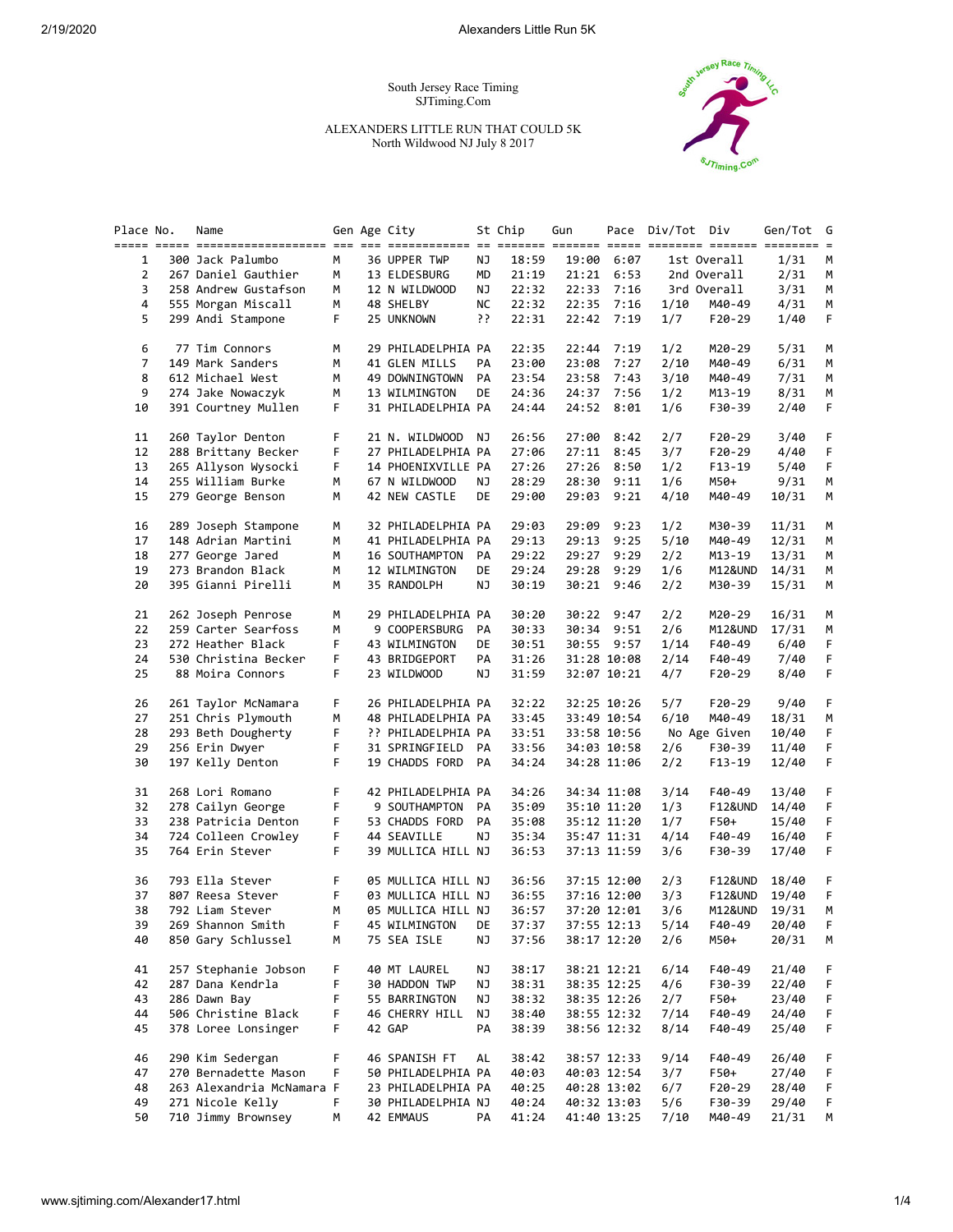

| Place No. | Name                      |    | Gen Age City                             |     | St Chip                  | Gun         |             | Pace Div/Tot | Div      | Gen/Tot G |    |
|-----------|---------------------------|----|------------------------------------------|-----|--------------------------|-------------|-------------|--------------|----------|-----------|----|
|           |                           |    |                                          |     |                          |             |             |              |          |           |    |
| 51        | 252 Kathy Plymouth        | F. | 48 PHILADELPHIA PA                       |     | 41:25                    |             | 41:41 13:25 | 10/14        | F40-49   | 30/40     | F  |
| 52        | 292 Brian George          | M  | 45 SOUTHAMPTON                           | PA  | 41:58                    |             | 42:05 13:33 | 8/10         | M40-49   | 22/31     | M  |
| 53        | 666 Ramona Brownsey       | F  | 42 EMMAUS                                | PA  | 41:52                    |             | 42:06 13:33 | 11/14        | F40-49   | 31/40     | F  |
| 54        | 146 Susan McGeehan        | F. | 52 PHILADELPIA                           | PA  | 42:00                    |             | 42:06 13:33 | 4/7          | F50+     | 32/40     | F. |
| 55        | 911 Monica Schlussel      | F. | 75 SEA ISLE                              | ΝJ  | 42:17                    |             | 42:41 13:45 | 5/7          | F50+     | 33/40     | F  |
| 56        | 295 Brigette Schill       | F  | 29 PHILADELPHIA PA                       |     | 43:24                    | 43:32 14:01 |             | 7/7          | $F20-29$ | 34/40     | F  |
| 57        | 384 M Christopher March M |    | 45 GAP                                   | PA  | 46:10                    |             | 46:28 14:58 | 9/10         | M40-49   | 23/31     | M  |
| 58        | 364 Elaine Kline          | F. | 58 WILDWOOD                              | NJ  | 47:20                    |             | 47:39 15:20 | 6/7          | F50+     | 35/40     | F  |
| 59        | 365 Joseph Kline          | M  | 62 WILDWOOD                              | NJ. | 47:21                    | 47:39 15:21 |             | 3/6          | M50+     | 24/31     | M  |
| 60        | 598 Mandy Connelly        | F  | 41 BENSALEM                              | PA  | 48:42                    |             | 48:44 15:42 | 12/14        | F40-49   | 36/40     | F  |
| 61        | 297 Taylor Connelly       | M  | 7 BENSALEM                               | PA  | 48:43                    |             | 48:45 15:42 | 4/6          | M12&UND  | 25/31     | M  |
| 62        | 282 Jack Siano            | м  | 8 HAVERFORD                              | PA  | 48:13                    |             | 49:26 15:55 | 5/6          | M12&UND  | 26/31     | М  |
| 63        | 383 Eileen B. Mahon       | F  | 52 PHILADELPHIA PA                       |     | 49:12                    |             | 49:27 15:55 | 7/7          | F50+     | 37/40     | F  |
| 64        | 507 Vicki Canterbury      | F. | 38 WESTERVILLE                           | 0H  | 49:45                    |             | 49:54 16:04 | 6/6          | F30-39   | 38/40     | F. |
| 65        | 280 Amy Siano             | F  | 47 HAVERFORD                             | PA  | 51:29                    |             | 52:42 16:58 | 13/14        | F40-49   | 39/40     | F  |
| 66        | 284 Stephen Siano         | М  | 57 HAVERFORD                             | PA  | 52:51                    |             | 52:54 17:02 | 4/6          | M50+     | 27/31     | M  |
| 67        | 285 Bobby Siano           | M  | 11 HAVERFORD                             | PA  | 52:52                    |             | 52:56 17:02 | 6/6          | M12&UND  | 28/31     | M  |
| 68        | 281 Jim Siano             | M  | 60 HAVERFORD                             | PA  | 52:43                    |             | 52:59 17:04 | 5/6          | M50+     | 29/31     | M  |
| 69        | 298 Tom Connors           | M  | 58 WILMINGTON                            | DE  | 54:00                    | 54:14 17:28 |             | 6/6          | M50+     | 30/31     | M  |
| 70        | 522 Jackie Hagen          | F  | 43 FEISTERVILLE PA 1:04:36 1:04:37 20:48 |     |                          |             |             | 14/14        | F40-49   | 40/40     | F. |
| 71        | 529 David Weir            | M  | 49 HATBORO                               |     | PA 1:04:38 1:04:39 20:49 |             |             | 10/10        | M40-49   | 31/31     | M  |



OVERALL WINNERS - 5K

## TOP FINISHERS

| Place O'All No. | Name                   | Ag City       |     | St Time |
|-----------------|------------------------|---------------|-----|---------|
|                 |                        |               |     |         |
| $\mathbf{1}$    | 1 300 Jack Palumbo     | 36 UPPER TWP  | N J | 19:00   |
|                 | 2 267 Daniel Gauthier  | 13 ELDESBURG  | MD. | 21:21   |
|                 | 3 258 Andrew Gustafson | 12 N WILDWOOD | N T | 22:33   |



## 5K AGE-GROUP RESULTS

MALE AGE GROUP: 1 - 12 (3 WINNERS)

|                                      | Place O'All No. |  | Name                |  | Age City           |     | St Time |  |  |
|--------------------------------------|-----------------|--|---------------------|--|--------------------|-----|---------|--|--|
|                                      |                 |  |                     |  |                    |     |         |  |  |
| 1                                    | 19              |  | 273 Brandon Black   |  | 12 WILMINGTON      | DF. | 29:28   |  |  |
| 2                                    | 22              |  | 259 Carter Searfoss |  | 9 COOPERSBURG      | PA  | 30:34   |  |  |
| 3                                    | 38              |  | 792 Liam Stever     |  | 05 MULLICA HILL NJ |     | 37:20   |  |  |
| 4                                    | 60              |  | 297 Taylor Connelly |  | 7 BENSALEM         | PA  | 48:45   |  |  |
| 5                                    | 61              |  | 282 Jack Siano      |  | 8 HAVERFORD        | PA  | 49:26   |  |  |
| FEMALE AGE GROUP: 1 - 12 (3 WINNERS) |                 |  |                     |  |                    |     |         |  |  |
|                                      | Place O'All No. |  | Name                |  | Age City           |     | St Time |  |  |
|                                      |                 |  |                     |  |                    |     |         |  |  |
| 1                                    | 32              |  | 278 Cailyn George   |  | 9 SOUTHAMPTON PA   |     | 35:10   |  |  |
|                                      |                 |  |                     |  |                    |     |         |  |  |

 2 36 793 Ella Stever 05 MULLICA HILL NJ 37:15 3 37 807 Reesa Stever 03 MULLICA HILL NJ 37:16

MALE AGE GROUP: 13 - 19 (3 WINNERS)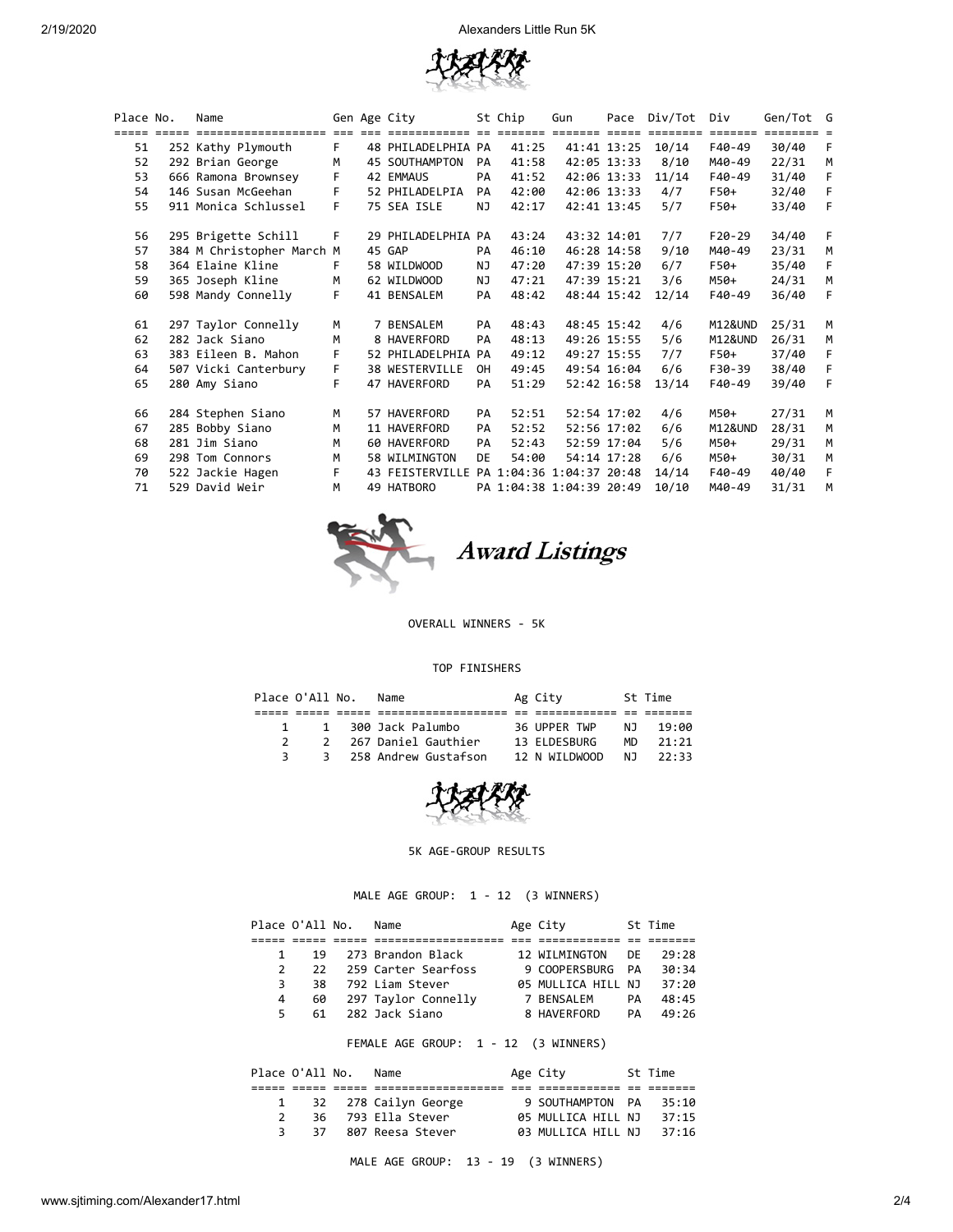2/19/2020 **Alexanders Little Run 5K** 

|                     |                              | Place O'All No.      | Name                                                                                                                                                                                                                                      | Age City 5t Time                                         |           |                                           |
|---------------------|------------------------------|----------------------|-------------------------------------------------------------------------------------------------------------------------------------------------------------------------------------------------------------------------------------------|----------------------------------------------------------|-----------|-------------------------------------------|
|                     |                              |                      |                                                                                                                                                                                                                                           |                                                          |           |                                           |
|                     |                              |                      | 9 274 Jake Nowaczyk 13 WILMINGTON DE 24:37<br>2 18 277 George Jared 16 SOUTHAMPTON PA 29:27                                                                                                                                               |                                                          |           |                                           |
|                     |                              |                      | FEMALE AGE GROUP: 13 - 19 (3 WINNERS)                                                                                                                                                                                                     |                                                          |           |                                           |
|                     |                              |                      | Place O'All No. Name                                                                                                                                                                                                                      | Age City 5t Time                                         |           |                                           |
|                     | $1 \quad \blacksquare$<br>13 |                      |                                                                                                                                                                                                                                           |                                                          |           |                                           |
| $2^{\circ}$         | 30                           |                      | 265 Allyson Wysocki 14 PHOENIXVILLE PA 27:26<br>197 Kelly Denton 19 CHADDS FORD PA 34:28                                                                                                                                                  |                                                          |           |                                           |
|                     |                              |                      | MALE AGE GROUP: 20 - 29 (3 WINNERS)                                                                                                                                                                                                       |                                                          |           |                                           |
|                     |                              |                      | Place O'All No. Name                                                                                                                                                                                                                      | Age City 5t Time                                         |           |                                           |
|                     |                              |                      |                                                                                                                                                                                                                                           |                                                          |           |                                           |
|                     |                              |                      | 1 6 77 Tim Connors 29 PHILADELPHIA PA 22:44<br>2 21 262 Joseph Penrose 29 PHILADELPHIA PA 30:22                                                                                                                                           |                                                          |           |                                           |
|                     |                              |                      | FEMALE AGE GROUP: 20 - 29 (3 WINNERS)                                                                                                                                                                                                     |                                                          |           |                                           |
|                     |                              |                      | Place O'All No. Name                                                                                                                                                                                                                      | Age City 5t Time                                         |           |                                           |
| 1                   | 5 <sub>5</sub>               |                      |                                                                                                                                                                                                                                           |                                                          |           |                                           |
| $\overline{2}$      |                              |                      |                                                                                                                                                                                                                                           |                                                          |           |                                           |
| 3                   |                              |                      |                                                                                                                                                                                                                                           |                                                          |           |                                           |
| 4                   |                              |                      | 5 299 Andi Stampone 25 UNKNOWN ?? 22:42<br>11 260 Taylor Denton 21 N. WILDWOOD NJ 27:00<br>12 288 Brittany Becker 27 PHILADELPHIA PA 27:11<br>25 88 Moira Connors 23 WILDWOOD NJ 32:07<br>26 261 Taylor McNamara 26 PHILADELPHIA PA 32:25 |                                                          |           |                                           |
| 5                   | 26                           |                      |                                                                                                                                                                                                                                           |                                                          |           |                                           |
|                     |                              |                      | MALE AGE GROUP: 30 - 39 (3 WINNERS)                                                                                                                                                                                                       |                                                          |           |                                           |
|                     |                              |                      | Place O'All No. Name                                                                                                                                                                                                                      | Age City 5t Time                                         |           |                                           |
|                     | $1 \quad \blacksquare$       |                      |                                                                                                                                                                                                                                           |                                                          |           |                                           |
|                     | $2^{\circ}$                  |                      | 16 289 Joseph Stampone 32 PHILADELPHIA PA 29:09<br>20 395 Gianni Pirelli 35 RANDOLPH NJ 30:21                                                                                                                                             |                                                          |           |                                           |
|                     |                              |                      | FEMALE AGE GROUP: 30 - 39 (3 WINNERS)                                                                                                                                                                                                     |                                                          |           |                                           |
|                     |                              |                      | Place O'All No. Name                                                                                                                                                                                                                      | Age City 5t Time                                         |           |                                           |
|                     |                              |                      |                                                                                                                                                                                                                                           |                                                          |           |                                           |
| 1                   |                              |                      |                                                                                                                                                                                                                                           |                                                          |           |                                           |
| $\overline{2}$      |                              |                      |                                                                                                                                                                                                                                           |                                                          |           |                                           |
| 3                   |                              |                      | 10 391 Courtney Mullen 31 PHILADELPHIA PA 24:52<br>29 256 Erin Dwyer 31 SPRINGFIELD PA 34:03<br>35 764 Erin Stever 39 MULLICA HILL NJ 37:13                                                                                               |                                                          |           |                                           |
| 4                   | 42                           |                      |                                                                                                                                                                                                                                           |                                                          |           |                                           |
| 5                   | 49                           |                      |                                                                                                                                                                                                                                           |                                                          |           |                                           |
|                     |                              |                      | MALE AGE GROUP: 40 - 49 (3 WINNERS)                                                                                                                                                                                                       |                                                          |           |                                           |
|                     |                              | Place O'All No. Name |                                                                                                                                                                                                                                           | Age City                                                 |           | St Time                                   |
| $\mathbf{1}$        |                              |                      |                                                                                                                                                                                                                                           |                                                          |           |                                           |
| $\overline{2}$      |                              |                      |                                                                                                                                                                                                                                           |                                                          |           |                                           |
| 3                   | 8                            |                      | 4 555 Morgan Miscall 48 SHELBY NC 22:35<br>7 149 Mark Sanders 41 GLEN MILLS PA 23:08<br>612 Michael West                                                                                                                                  |                                                          |           |                                           |
| 4                   |                              |                      | 15 279 George Benson                                                                                                                                                                                                                      | 49 DOWNINGTOWN PA   23:58<br>42 NEW CASTLE   DE   29:03  |           |                                           |
| 5                   |                              |                      | co:כא -27 של 15 בשל 42 של 15 ב-279 של 17 ב-279 של 42 הבא ב-279 של 17 ב-279 של 18 ב-27<br>17 ב-29:13 148 Adrian Martini                                                                                                                    |                                                          |           |                                           |
|                     |                              |                      | FEMALE AGE GROUP: 40 - 49 (3 WINNERS)                                                                                                                                                                                                     |                                                          |           |                                           |
|                     |                              | Place O'All No.      | Name                                                                                                                                                                                                                                      | Age City                                                 |           | St Time                                   |
| $\mathbf{1}$        | 23                           |                      | 272 Heather Black                                                                                                                                                                                                                         | 43 WILMINGTON                                            | DE DE     |                                           |
| $\overline{2}$      |                              |                      | 24 530 Christina Becker 43 BRIDGEPORT                                                                                                                                                                                                     |                                                          |           | 38:35<br>40:32                            |
| 3                   |                              |                      |                                                                                                                                                                                                                                           |                                                          |           |                                           |
| 4<br>5              | 39                           |                      | 31   268 Lori Romano<br>34   724 Colleen Crowley<br>269 Shannon Smith 45 WILMINGTON DE 37:55                                                                                                                                              | 42 PHILADELPHIA PA   34:34<br>44 SEAVILLE     NJ   35:47 |           | 30:55                                     |
|                     |                              |                      | MALE AGE GROUP: 50 - 99 (3 WINNERS)                                                                                                                                                                                                       |                                                          |           |                                           |
|                     |                              | Place O'All No.      | Name                                                                                                                                                                                                                                      | Age City                                                 |           | St Time                                   |
|                     |                              |                      |                                                                                                                                                                                                                                           |                                                          |           |                                           |
| 1<br>$\overline{2}$ |                              |                      | 14 255 William Burke                                                                                                                                                                                                                      | 67 N WILDWOOD                                            |           |                                           |
| 3                   |                              |                      | 40 850 Gary Schlussel 75 SEA ISLE<br>58 365 Joseph Kline                                                                                                                                                                                  | 62 WILDWOOD                                              | <b>NJ</b> | PA 31:28<br>NJ 28:30<br>38:17<br>NJ 47:39 |
| 4<br>5              |                              |                      | 65 284 Stephen Siano<br>67 281 Jim Siano                                                                                                                                                                                                  | 57 HAVERFORD<br>60 HAVERFORD                             |           | PA 52:54<br>PA 52:59                      |